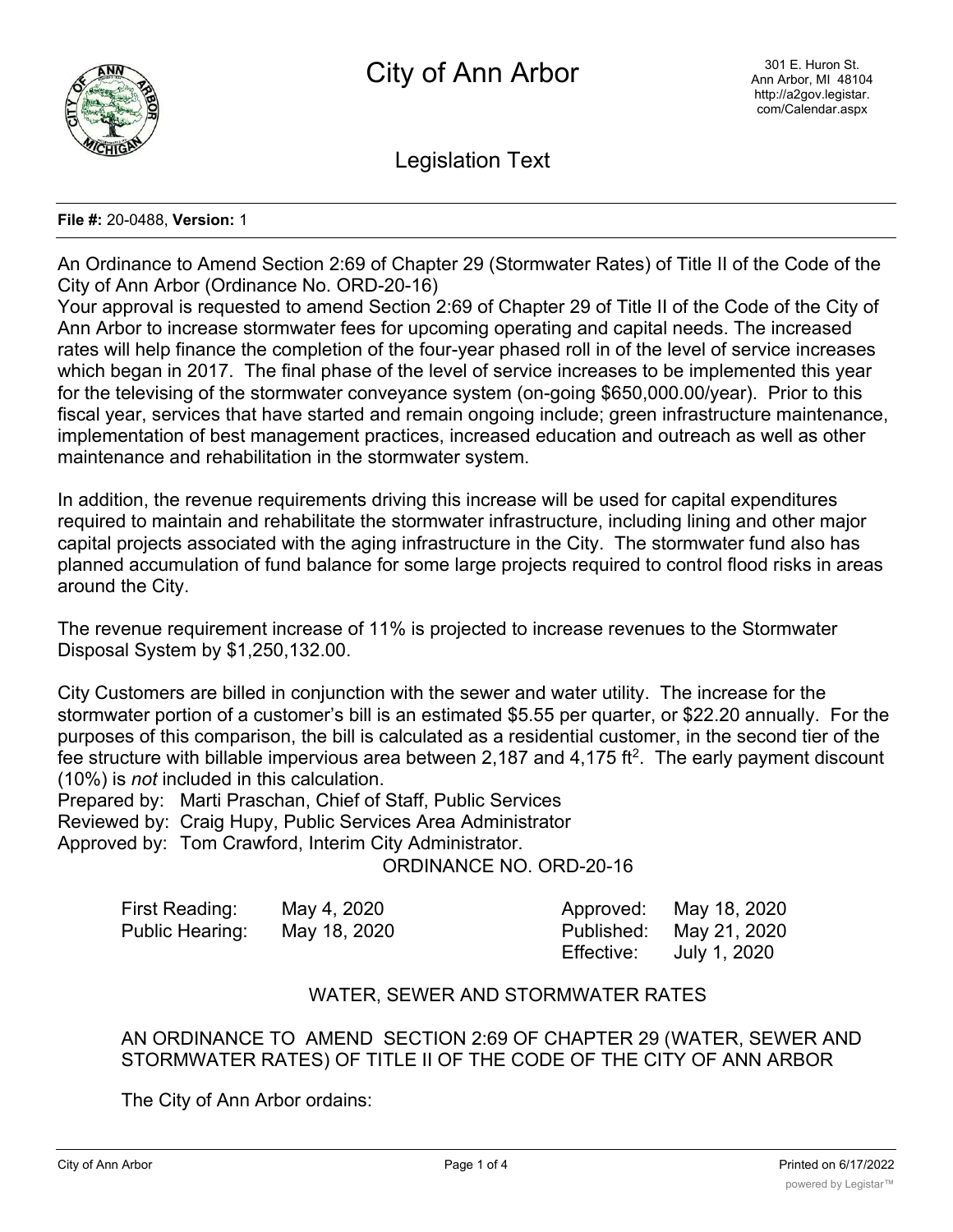Section 1. That Sections 2:69 of Chapter 29 of Title II of the Code of the City of Ann Arbor be amended to read as follows:

## **2:69. - Stormwater rates**.

- (1) Except as provided in this section and Chapter 33, all property shall be subject to the stormwater utility charge.
- *(2) Stormwater Discharge Rate*. Each property shall be billed at a quarterly stormwater discharge rate of \$851.44 per acre multiplied by the representative impervious area of the property. The representative impervious area of the property shall be the measured impervious area, rounded to the nearest 0.0001 acre, of the portion of the property discharging to the city's stormwater system.
- (3) Properties with a single-family dwelling, a two-family dwelling, or a single-family dwelling with an accessory dwelling unit, all as defined in Chapter 55, are grouped into the following categories for purposes of calculating stormwater charges based upon their measured and representative impervious area:

| <b>Single-Family and Two-Family Residential</b>                        |                        |                                   |  |  |  |
|------------------------------------------------------------------------|------------------------|-----------------------------------|--|--|--|
| Measured Impervious Area Representative                                | <b>Impervious Area</b> | <b>Quarterly</b><br><b>Charge</b> |  |  |  |
| Less than or equal to 2,187 sq $\vert 0.03706$ acres                   |                        | \$31.55                           |  |  |  |
| Greater than 2,187 square feet 0.06486 acres<br>to 4,175 square feet   |                        | 55.22                             |  |  |  |
| Greater than 4,175 square feet 0.11117 acres<br>to $7,110$ square feet |                        | 94.65                             |  |  |  |
| Greater than 7,110 square feet 0.19456 acres                           |                        | 165.66                            |  |  |  |

- (4) *Customer Charge* . Each property shall be billed a customer charge of \$4.15 per quarter.
- (5) *Credits to Stormwater Discharge and Customer Charges.* The city shall offer the following credits per quarter to property owners fully satisfying pertinent criteria established in Chapter 33 and in regulations promulgated by the Administrator:

| <b>Single-Family and Two-Family Residential</b> | <b>Reduce Total</b><br><b>Charge by</b> |
|-------------------------------------------------|-----------------------------------------|
| Rain barrels (1 or more)                        | \$3.01                                  |
| Rain gardens/cisterns/dry wells                 | 6.24                                    |
| <b>RiverSafe homes</b>                          | 1.14                                    |
| Chapter 63-Compliant stormwater control         | 16.62                                   |

**Other Properties Reduce**

**Reduce**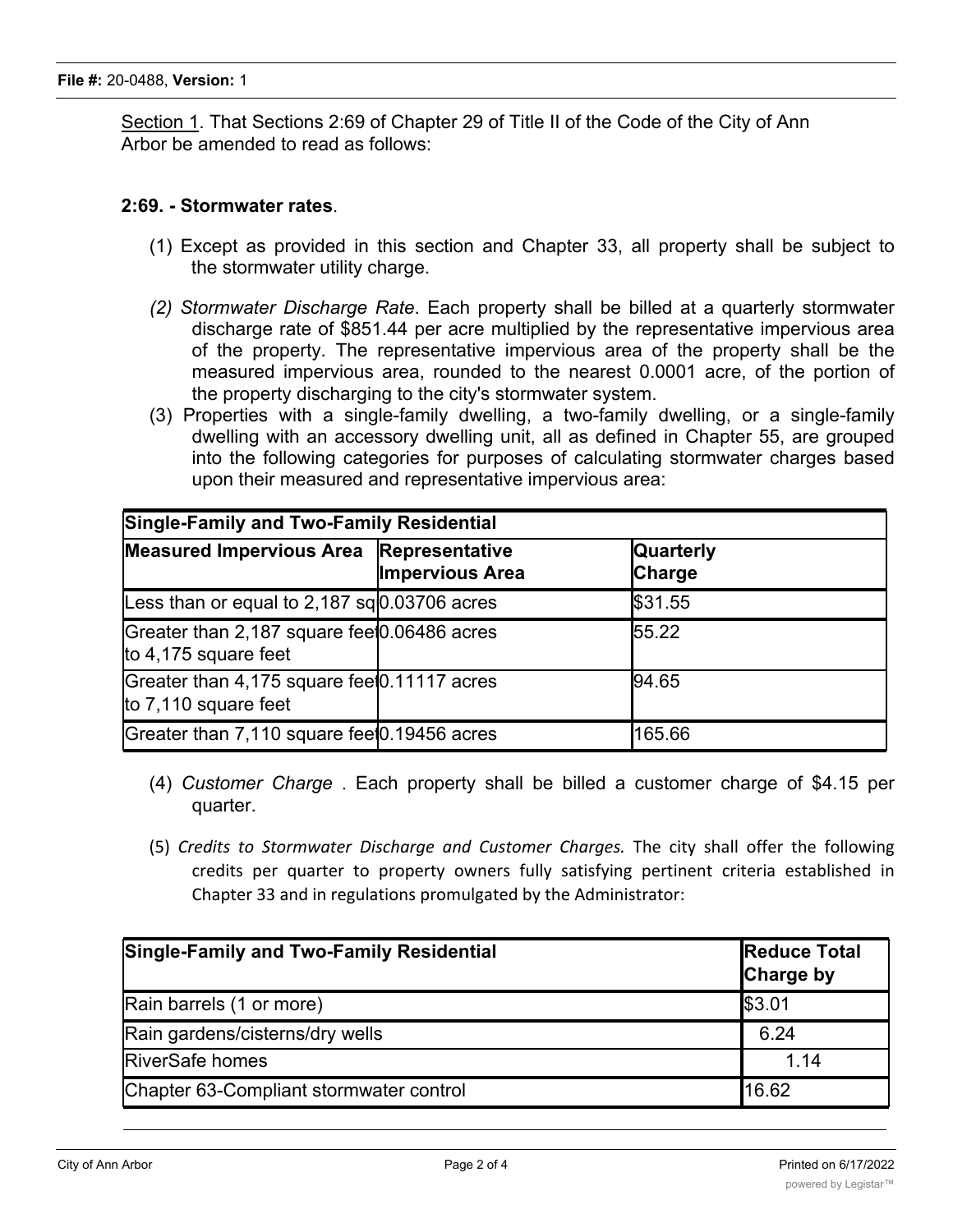| <b>Other Properties</b>                     | Reduce<br>Stormwater<br>Discharge<br><b>Rate by</b> | <b>Reduce</b><br><b>Customer</b><br>Charge by |
|---------------------------------------------|-----------------------------------------------------|-----------------------------------------------|
| <b>Community Partners for Clean Streams</b> | $0.0\%$                                             | 25.83%                                        |
| Chapter 63-Compliant Stormwater Control     | 28.87%                                              | 0.0%                                          |
| <b>Other Approved Stormwater Controls</b>   | 8.17%                                               | 25.83%                                        |

(5) *Charges for Permitted Non-Stormwater* Discharges. The charges for non- stormwater discharges to the stormwater system that are permitted by the Public Services Area Administrator according to chapter 33, section 2:217, shall be

\$1.75 per 1,000 gallons. If non-stormwater discharges to the stormwater system are controlled such that the discharges cease during periods of precipitation, then the above rate shall be multiplied by a factor of 0.3. For any month in which the user discharges into the stormwater system, there shall be a minimum bill for 100,000 gallons. Stormwater discharges exempt from discharge prohibitions under section 2:216(3) are not subject to this charge.

Section 2. That this ordinance shall take effect on July 1, 2020.

## **CERTIFICATION**

I hereby certify that the foregoing ordinance was adopted by the Council of the City of Ann Arbor, Michigan at its regular session of May 18, 2020.

(Date)

Jacqueline Beaudry, Ann Arbor City Clerk

Christopher Taylor, Mayor

I hereby certify that the foregoing ordinance received legal publication on the City Clerk's webpage on May 21, 2020.